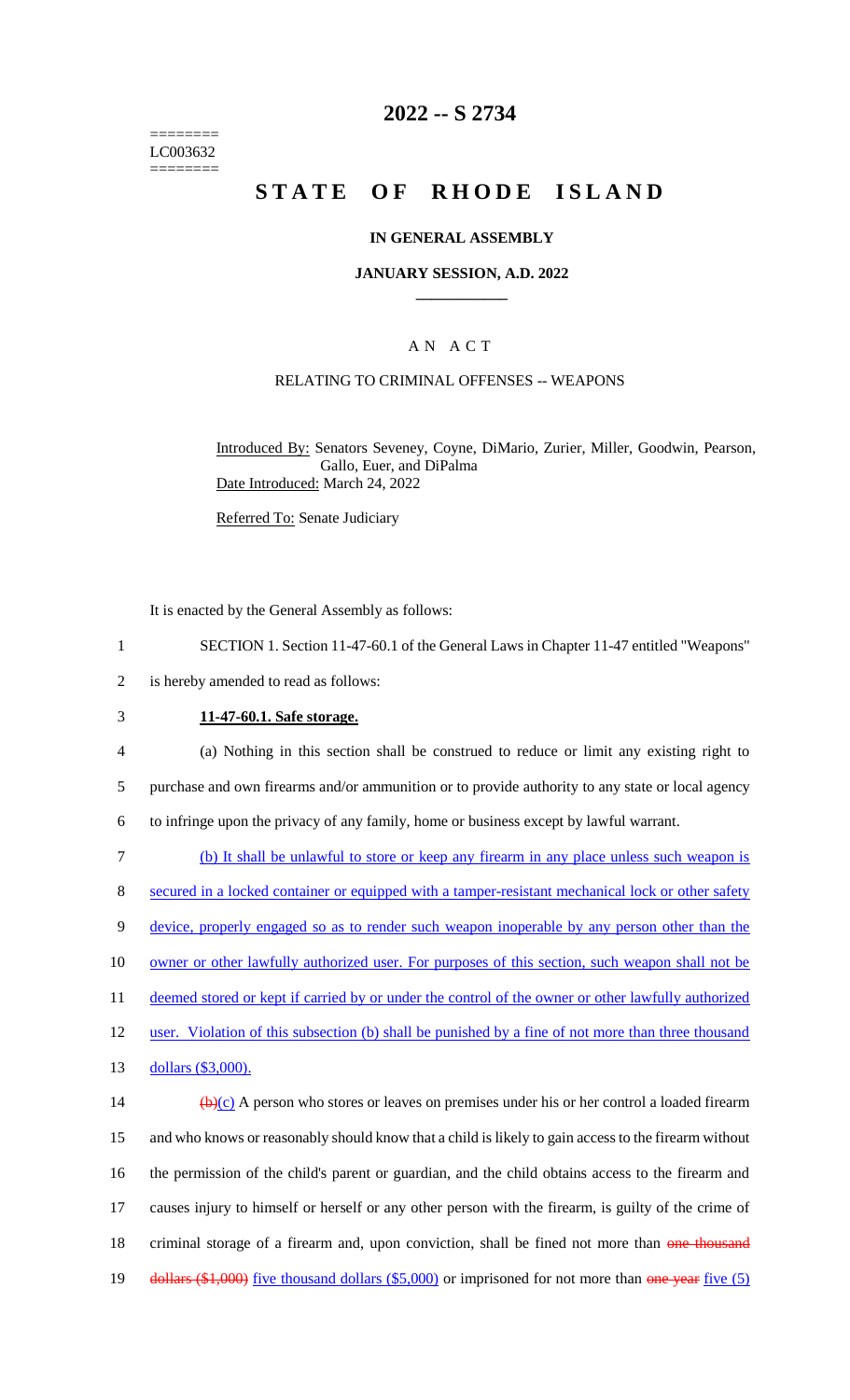- years, or both. For purposes of this section, a "child" is defined as any person who has not attained 2 the age of  $s$ ixteen (16) eighteen (18) years.
- 3 (d)  $\leftrightarrow$  The provisions of subsection  $\leftrightarrow$  (c) of this section shall not apply whenever any of the following occurs:

 (1) The child obtains the firearm as a result of an illegal entry of any premises by any person or an illegal taking of the firearm from the premises of the owner without permission of the owner;

 (2) The firearm is kept in a locked container or in a location which a reasonable person would believe to be secured;

- (3) The firearm is carried on the person or within such a close proximity so that the individual can readily retrieve and use the firearm as if carried on the person;
- (4) The firearm is locked with a locking device;

 (5) The child obtains or obtains and discharges the firearm in a lawful act of self-defense or defense of another person;

 (6) The person who keeps a loaded firearm on any premises which is under his or her custody or control has no reasonable expectations, based on objective facts and circumstances, that a child is likely to be present on the premises.

18 ( $\frac{d}{e}(e)(1)$  If the person who allegedly violated this section is the parent or guardian of a child who is injured or who dies as the result of an accidental shooting, the attorney general's 20 department shall consider among other factors, the impact of the injury or death on the person who has allegedly violated this section when deciding whether to prosecute an alleged violation.

(2) It is the intent of the general assembly that a parent or guardian of a child who is injured

or who dies of an accidental shooting shall be prosecuted only in those instances in which the parent

- or guardian behaved in a grossly negligent manner.
- SECTION 2. This act shall take effect upon passage.

======== LC003632 ========